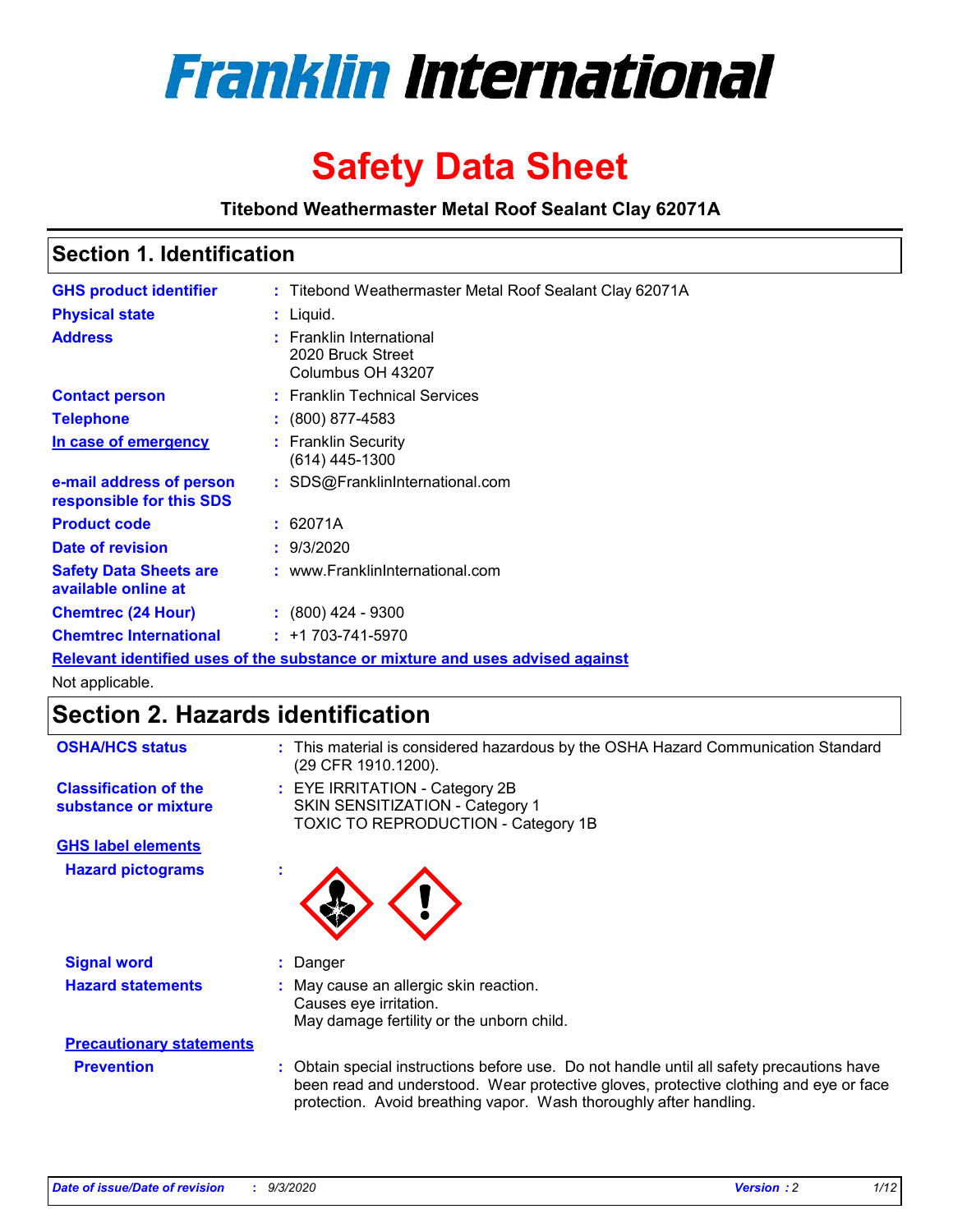### **Section 2. Hazards identification**

| <b>Response</b>                            | : IF exposed or concerned: Get medical advice or attention. Wash contaminated clothing<br>before reuse. IF ON SKIN: Wash with plenty of water. IF IN EYES: Rinse cautiously<br>with water for several minutes. Remove contact lenses, if present and easy to do.<br>Continue rinsing. If eye irritation persists: Get medical advice or attention. |
|--------------------------------------------|----------------------------------------------------------------------------------------------------------------------------------------------------------------------------------------------------------------------------------------------------------------------------------------------------------------------------------------------------|
| <b>Storage</b>                             | : Store locked up.                                                                                                                                                                                                                                                                                                                                 |
| <b>Disposal</b>                            | : Dispose of contents and container in accordance with all local, regional, national and<br>international regulations.                                                                                                                                                                                                                             |
| <b>Hazards not otherwise</b><br>classified | : Product generates methanol during cure.                                                                                                                                                                                                                                                                                                          |

# **Section 3. Composition/information on ingredients**

| <b>Substance/mixture</b> | Mixture |
|--------------------------|---------|
|                          |         |

| <b>Ingredient name</b>       | $\frac{9}{6}$ | <b>CAS number</b> |
|------------------------------|---------------|-------------------|
| 3-aminopropyltriethoxysilane | ≤3            | 919-30-2          |
| Dibutyltin dilaurate         | ∣≤0.3         | 77-58-7           |

Any concentration shown as a range is to protect confidentiality or is due to batch variation.

**There are no additional ingredients present which, within the current knowledge of the supplier and in the concentrations applicable, are classified as hazardous to health or the environment and hence require reporting in this section.**

**Occupational exposure limits, if available, are listed in Section 8.**

### **Section 4. First aid measures**

| <b>Description of necessary first aid measures</b> |                                                                                                                                                                                                                                                                                                                                                                                                                                                                                                                                                                                                                                                                                                                                                                           |
|----------------------------------------------------|---------------------------------------------------------------------------------------------------------------------------------------------------------------------------------------------------------------------------------------------------------------------------------------------------------------------------------------------------------------------------------------------------------------------------------------------------------------------------------------------------------------------------------------------------------------------------------------------------------------------------------------------------------------------------------------------------------------------------------------------------------------------------|
| <b>Eye contact</b>                                 | : Immediately flush eyes with plenty of water, occasionally lifting the upper and lower<br>eyelids. Check for and remove any contact lenses. Continue to rinse for at least 10<br>minutes. If irritation persists, get medical attention.                                                                                                                                                                                                                                                                                                                                                                                                                                                                                                                                 |
| <b>Inhalation</b>                                  | : Remove victim to fresh air and keep at rest in a position comfortable for breathing. If<br>not breathing, if breathing is irregular or if respiratory arrest occurs, provide artificial<br>respiration or oxygen by trained personnel. It may be dangerous to the person providing<br>aid to give mouth-to-mouth resuscitation. Get medical attention. If unconscious, place<br>in recovery position and get medical attention immediately. Maintain an open airway.<br>Loosen tight clothing such as a collar, tie, belt or waistband. In case of inhalation of<br>decomposition products in a fire, symptoms may be delayed. The exposed person may<br>need to be kept under medical surveillance for 48 hours.                                                       |
| <b>Skin contact</b>                                | : Wash with plenty of soap and water. Remove contaminated clothing and shoes. Wash<br>contaminated clothing thoroughly with water before removing it, or wear gloves.<br>Continue to rinse for at least 10 minutes. Get medical attention. In the event of any<br>complaints or symptoms, avoid further exposure. Wash clothing before reuse. Clean<br>shoes thoroughly before reuse.                                                                                                                                                                                                                                                                                                                                                                                     |
| <b>Ingestion</b>                                   | : Wash out mouth with water. Remove dentures if any. Remove victim to fresh air and<br>keep at rest in a position comfortable for breathing. If material has been swallowed and<br>the exposed person is conscious, give small quantities of water to drink. Stop if the<br>exposed person feels sick as vomiting may be dangerous. Do not induce vomiting<br>unless directed to do so by medical personnel. If vomiting occurs, the head should be<br>kept low so that vomit does not enter the lungs. Get medical attention. Never give<br>anything by mouth to an unconscious person. If unconscious, place in recovery position<br>and get medical attention immediately. Maintain an open airway. Loosen tight clothing<br>such as a collar, tie, belt or waistband. |
| Most important symptoms/effects, acute and delayed |                                                                                                                                                                                                                                                                                                                                                                                                                                                                                                                                                                                                                                                                                                                                                                           |
| <b>Potential acute health effects</b>              |                                                                                                                                                                                                                                                                                                                                                                                                                                                                                                                                                                                                                                                                                                                                                                           |
| Eye contact                                        | : May cause eye irritation.                                                                                                                                                                                                                                                                                                                                                                                                                                                                                                                                                                                                                                                                                                                                               |
| <b>Inhalation</b>                                  | : No known significant effects or critical hazards.                                                                                                                                                                                                                                                                                                                                                                                                                                                                                                                                                                                                                                                                                                                       |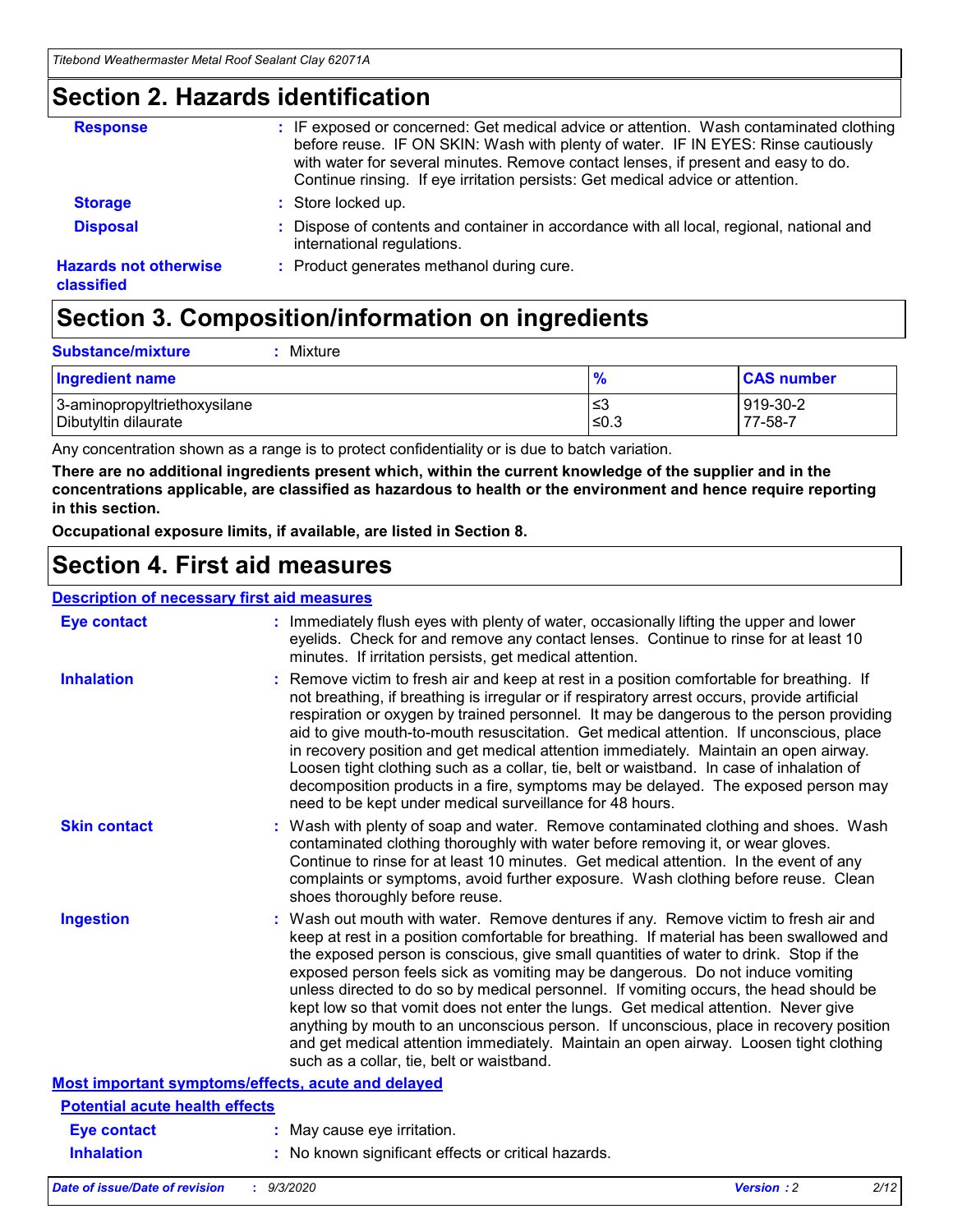| Hiebond Weathermaster Metal Roof Sealant Clay 6207 TA |                                                                                                                                                                                                                                                                                                                                                                                                                 |
|-------------------------------------------------------|-----------------------------------------------------------------------------------------------------------------------------------------------------------------------------------------------------------------------------------------------------------------------------------------------------------------------------------------------------------------------------------------------------------------|
| <b>Section 4. First aid measures</b>                  |                                                                                                                                                                                                                                                                                                                                                                                                                 |
| <b>Skin contact</b>                                   | : May cause skin irritation.                                                                                                                                                                                                                                                                                                                                                                                    |
| <b>Ingestion</b>                                      | : No known significant effects or critical hazards.                                                                                                                                                                                                                                                                                                                                                             |
| <b>Over-exposure signs/symptoms</b>                   |                                                                                                                                                                                                                                                                                                                                                                                                                 |
| <b>Eye contact</b>                                    | : Adverse symptoms may include the following:<br>irritation<br>watering<br>redness                                                                                                                                                                                                                                                                                                                              |
| <b>Inhalation</b>                                     | : Adverse symptoms may include the following:<br>reduced fetal weight<br>increase in fetal deaths<br>skeletal malformations                                                                                                                                                                                                                                                                                     |
| <b>Skin contact</b>                                   | Adverse symptoms may include the following:<br>irritation<br>redness<br>reduced fetal weight<br>increase in fetal deaths<br>skeletal malformations                                                                                                                                                                                                                                                              |
| <b>Ingestion</b>                                      | : Adverse symptoms may include the following:<br>reduced fetal weight<br>increase in fetal deaths<br>skeletal malformations                                                                                                                                                                                                                                                                                     |
|                                                       | Indication of immediate medical attention and special treatment needed, if necessary                                                                                                                                                                                                                                                                                                                            |
| <b>Notes to physician</b>                             | : In case of inhalation of decomposition products in a fire, symptoms may be delayed.<br>The exposed person may need to be kept under medical surveillance for 48 hours.                                                                                                                                                                                                                                        |
| <b>Specific treatments</b>                            | : No specific treatment.                                                                                                                                                                                                                                                                                                                                                                                        |
| <b>Protection of first-aiders</b>                     | : No action shall be taken involving any personal risk or without suitable training. If it is<br>suspected that fumes are still present, the rescuer should wear an appropriate mask or<br>self-contained breathing apparatus. It may be dangerous to the person providing aid to<br>give mouth-to-mouth resuscitation. Wash contaminated clothing thoroughly with water<br>before removing it, or wear gloves. |

### **See toxicological information (Section 11)**

### **Section 5. Fire-fighting measures**

| <b>Extinguishing media</b>                               |                                                                                                                                                                                                     |
|----------------------------------------------------------|-----------------------------------------------------------------------------------------------------------------------------------------------------------------------------------------------------|
| <b>Suitable extinguishing</b><br>media                   | : Use an extinguishing agent suitable for the surrounding fire.                                                                                                                                     |
| <b>Unsuitable extinguishing</b><br>media                 | : None known.                                                                                                                                                                                       |
| <b>Specific hazards arising</b><br>from the chemical     | : In a fire or if heated, a pressure increase will occur and the container may burst.                                                                                                               |
| <b>Hazardous thermal</b><br>decomposition products       | Decomposition products may include the following materials:<br>carbon dioxide<br>carbon monoxide<br>nitrogen oxides<br>metal oxide/oxides                                                           |
| <b>Special protective actions</b><br>for fire-fighters   | : Promptly isolate the scene by removing all persons from the vicinity of the incident if<br>there is a fire. No action shall be taken involving any personal risk or without suitable<br>training. |
| <b>Special protective</b><br>equipment for fire-fighters | Fire-fighters should wear appropriate protective equipment and self-contained breathing<br>apparatus (SCBA) with a full face-piece operated in positive pressure mode.                              |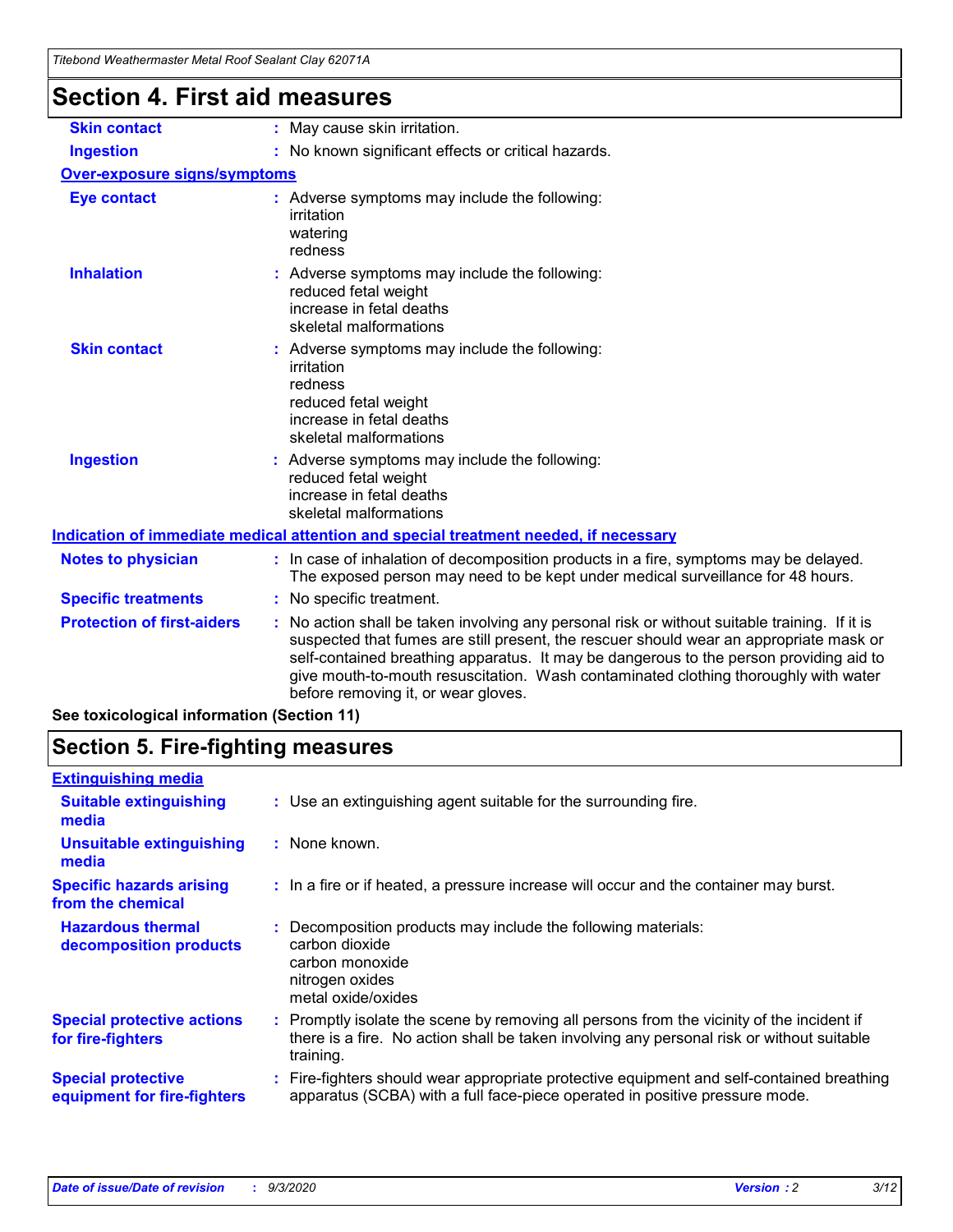### **Section 6. Accidental release measures**

|                                                              | <b>Personal precautions, protective equipment and emergency procedures</b>                                                                                                                                                                                                                                                                                                                                                                                                                                                                                                                                                                                                                                   |  |  |  |
|--------------------------------------------------------------|--------------------------------------------------------------------------------------------------------------------------------------------------------------------------------------------------------------------------------------------------------------------------------------------------------------------------------------------------------------------------------------------------------------------------------------------------------------------------------------------------------------------------------------------------------------------------------------------------------------------------------------------------------------------------------------------------------------|--|--|--|
| For non-emergency<br>personnel                               | : No action shall be taken involving any personal risk or without suitable training.<br>Evacuate surrounding areas. Keep unnecessary and unprotected personnel from<br>entering. Do not touch or walk through spilled material. Avoid breathing vapor or mist.<br>Provide adequate ventilation. Wear appropriate respirator when ventilation is<br>inadequate. Put on appropriate personal protective equipment.                                                                                                                                                                                                                                                                                             |  |  |  |
| For emergency responders                                     | : If specialized clothing is required to deal with the spillage, take note of any information in<br>Section 8 on suitable and unsuitable materials. See also the information in "For non-<br>emergency personnel".                                                                                                                                                                                                                                                                                                                                                                                                                                                                                           |  |  |  |
| <b>Environmental precautions</b>                             | : Avoid dispersal of spilled material and runoff and contact with soil, waterways, drains<br>and sewers. Inform the relevant authorities if the product has caused environmental<br>pollution (sewers, waterways, soil or air).                                                                                                                                                                                                                                                                                                                                                                                                                                                                              |  |  |  |
| <b>Methods and materials for containment and cleaning up</b> |                                                                                                                                                                                                                                                                                                                                                                                                                                                                                                                                                                                                                                                                                                              |  |  |  |
| <b>Small spill</b>                                           | : Stop leak if without risk. Move containers from spill area. Dilute with water and mop up<br>if water-soluble. Alternatively, or if water-insoluble, absorb with an inert dry material and<br>place in an appropriate waste disposal container. Dispose of via a licensed waste<br>disposal contractor.                                                                                                                                                                                                                                                                                                                                                                                                     |  |  |  |
| <b>Large spill</b>                                           | : Stop leak if without risk. Move containers from spill area. Approach release from<br>upwind. Prevent entry into sewers, water courses, basements or confined areas. Wash<br>spillages into an effluent treatment plant or proceed as follows. Contain and collect<br>spillage with non-combustible, absorbent material e.g. sand, earth, vermiculite or<br>diatomaceous earth and place in container for disposal according to local regulations<br>(see Section 13). Dispose of via a licensed waste disposal contractor. Contaminated<br>absorbent material may pose the same hazard as the spilled product. Note: see<br>Section 1 for emergency contact information and Section 13 for waste disposal. |  |  |  |

### **Section 7. Handling and storage**

#### **Precautions for safe handling**

| <b>Protective measures</b>                                                       | : Put on appropriate personal protective equipment (see Section 8). Persons with a<br>history of skin sensitization problems should not be employed in any process in which<br>this product is used. Avoid exposure - obtain special instructions before use. Avoid<br>exposure during pregnancy. Do not handle until all safety precautions have been read<br>and understood. Do not get in eyes or on skin or clothing. Do not ingest. Avoid<br>breathing vapor or mist. If during normal use the material presents a respiratory hazard,<br>use only with adequate ventilation or wear appropriate respirator. Keep in the original<br>container or an approved alternative made from a compatible material, kept tightly<br>closed when not in use. Empty containers retain product residue and can be hazardous.<br>Do not reuse container. |
|----------------------------------------------------------------------------------|--------------------------------------------------------------------------------------------------------------------------------------------------------------------------------------------------------------------------------------------------------------------------------------------------------------------------------------------------------------------------------------------------------------------------------------------------------------------------------------------------------------------------------------------------------------------------------------------------------------------------------------------------------------------------------------------------------------------------------------------------------------------------------------------------------------------------------------------------|
| <b>Advice on general</b><br>occupational hygiene                                 | : Eating, drinking and smoking should be prohibited in areas where this material is<br>handled, stored and processed. Workers should wash hands and face before eating,<br>drinking and smoking. Remove contaminated clothing and protective equipment before<br>entering eating areas. See also Section 8 for additional information on hygiene<br>measures.                                                                                                                                                                                                                                                                                                                                                                                                                                                                                    |
| <b>Conditions for safe storage,</b><br>including any<br><i>incompatibilities</i> | Store between the following temperatures: 0 to 120°C (32 to 248°F). Store in<br>accordance with local regulations. Store in original container protected from direct<br>sunlight in a dry, cool and well-ventilated area, away from incompatible materials (see<br>Section 10) and food and drink. Store locked up. Keep container tightly closed and<br>sealed until ready for use. Containers that have been opened must be carefully<br>resealed and kept upright to prevent leakage. Do not store in unlabeled containers.<br>Use appropriate containment to avoid environmental contamination. See Section 10 for<br>incompatible materials before handling or use.                                                                                                                                                                         |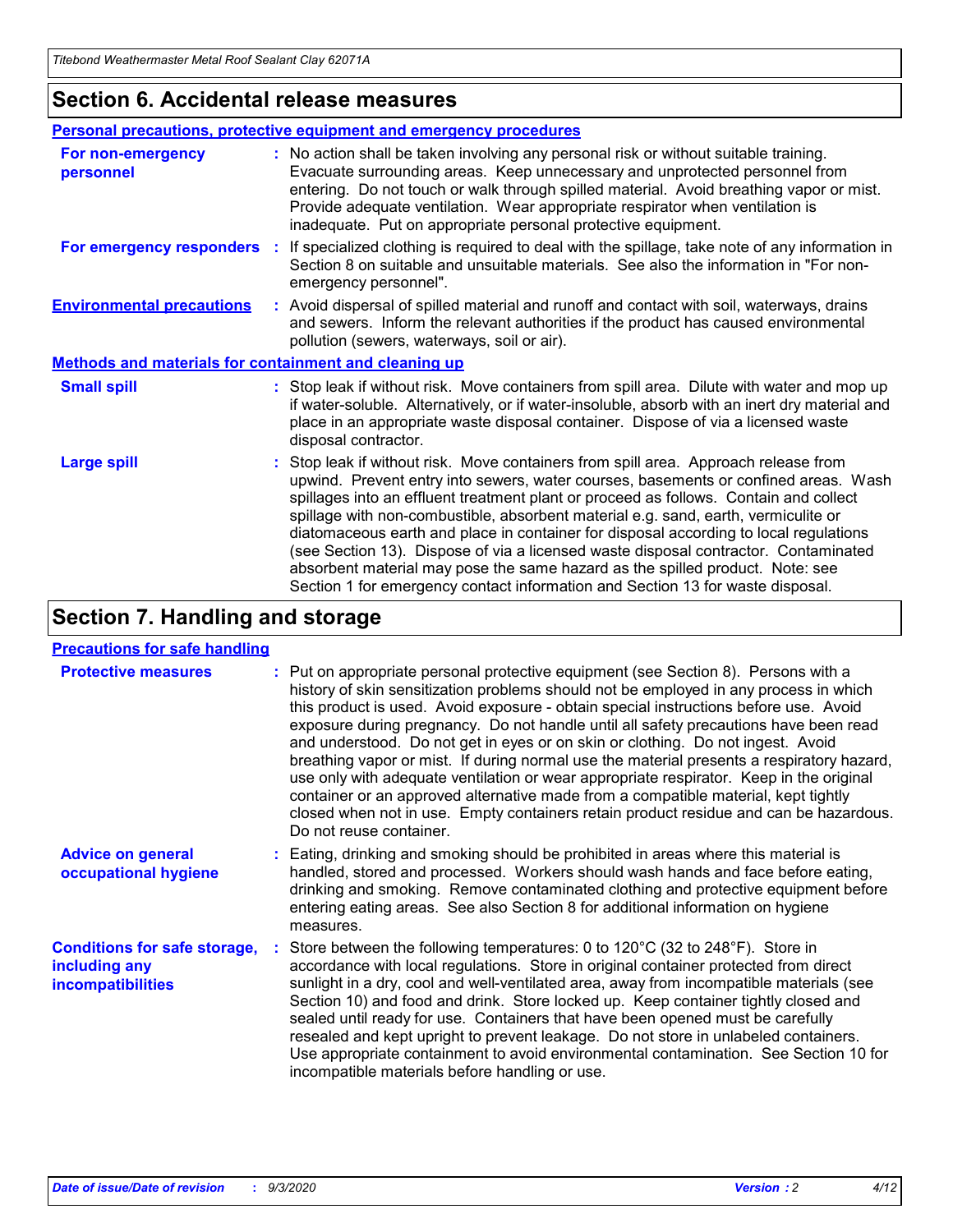# **Section 8. Exposure controls/personal protection**

#### **Control parameters**

#### **Occupational exposure limits**

| <b>Ingredient name</b>                               |    |                        | <b>Exposure limits</b>                                                                                                                                                                                                                                                                                                                                                                                                                                                                                                                                                                                                 |
|------------------------------------------------------|----|------------------------|------------------------------------------------------------------------------------------------------------------------------------------------------------------------------------------------------------------------------------------------------------------------------------------------------------------------------------------------------------------------------------------------------------------------------------------------------------------------------------------------------------------------------------------------------------------------------------------------------------------------|
| 3-aminopropyltriethoxysilane<br>Dibutyltin dilaurate |    |                        | None.<br>ACGIH TLV (United States, 3/2020). Absorbed through skin.<br>Notes: as Sn<br>TWA: $0.1 \text{ mg/m}^3$ , (as Sn) 8 hours.<br>STEL: 0.2 mg/m <sup>3</sup> , (as Sn) 15 minutes.<br>NIOSH REL (United States, 10/2016). Absorbed through skin.<br>Notes: as Sn<br>TWA: 0.1 mg/m <sup>3</sup> , (as Sn) 10 hours.<br>OSHA PEL (United States, 5/2018). Notes: as Sn<br>TWA: $0.1 \text{ mg/m}^3$ , (as Sn) 8 hours.<br>OSHA PEL 1989 (United States, 3/1989). Absorbed through skin.<br>Notes: measured as Sn<br>TWA: 0.1 mg/m <sup>3</sup> , (measured as Sn) 8 hours. Form: Organic                            |
| <b>Appropriate engineering</b><br>controls           |    |                        | : If user operations generate dust, fumes, gas, vapor or mist, use process enclosures,<br>local exhaust ventilation or other engineering controls to keep worker exposure to<br>airborne contaminants below any recommended or statutory limits.                                                                                                                                                                                                                                                                                                                                                                       |
| <b>Environmental exposure</b><br>controls            |    |                        | Emissions from ventilation or work process equipment should be checked to ensure<br>they comply with the requirements of environmental protection legislation. In some<br>cases, fume scrubbers, filters or engineering modifications to the process equipment<br>will be necessary to reduce emissions to acceptable levels.                                                                                                                                                                                                                                                                                          |
| <b>Individual protection measures</b>                |    |                        |                                                                                                                                                                                                                                                                                                                                                                                                                                                                                                                                                                                                                        |
| <b>Hygiene measures</b>                              |    |                        | : Wash hands, forearms and face thoroughly after handling chemical products, before<br>eating, smoking and using the lavatory and at the end of the working period.<br>Appropriate techniques should be used to remove potentially contaminated clothing.<br>Contaminated work clothing should not be allowed out of the workplace. Wash<br>contaminated clothing before reusing. Ensure that eyewash stations and safety<br>showers are close to the workstation location.                                                                                                                                            |
| <b>Eye/face protection</b>                           |    |                        | : Safety eyewear complying with an approved standard should be used when a risk<br>assessment indicates this is necessary to avoid exposure to liquid splashes, mists,<br>gases or dusts. If contact is possible, the following protection should be worn, unless<br>the assessment indicates a higher degree of protection: chemical splash goggles.                                                                                                                                                                                                                                                                  |
| <b>Skin protection</b>                               |    |                        |                                                                                                                                                                                                                                                                                                                                                                                                                                                                                                                                                                                                                        |
| <b>Hand protection</b>                               |    |                        | : Chemical-resistant, impervious gloves complying with an approved standard should be<br>worn at all times when handling chemical products if a risk assessment indicates this is<br>necessary. Considering the parameters specified by the glove manufacturer, check<br>during use that the gloves are still retaining their protective properties. It should be<br>noted that the time to breakthrough for any glove material may be different for different<br>glove manufacturers. In the case of mixtures, consisting of several substances, the<br>protection time of the gloves cannot be accurately estimated. |
| <b>Body protection</b>                               |    | handling this product. | Personal protective equipment for the body should be selected based on the task being<br>performed and the risks involved and should be approved by a specialist before                                                                                                                                                                                                                                                                                                                                                                                                                                                |
| <b>Other skin protection</b>                         |    |                        | : Appropriate footwear and any additional skin protection measures should be selected<br>based on the task being performed and the risks involved and should be approved by a<br>specialist before handling this product.                                                                                                                                                                                                                                                                                                                                                                                              |
| <b>Respiratory protection</b>                        | ÷. | aspects of use.        | Based on the hazard and potential for exposure, select a respirator that meets the<br>appropriate standard or certification. Respirators must be used according to a<br>respiratory protection program to ensure proper fitting, training, and other important                                                                                                                                                                                                                                                                                                                                                         |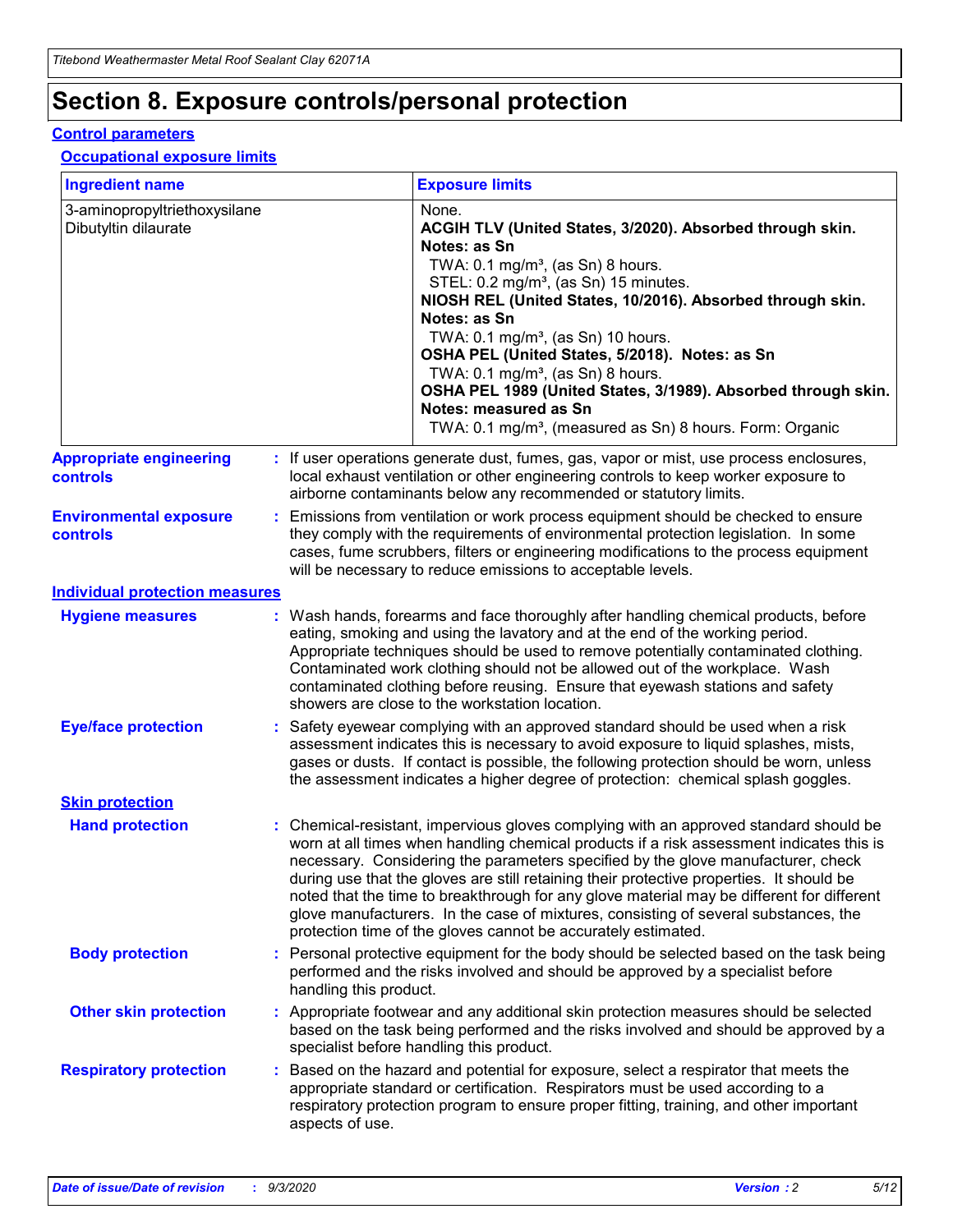### **Section 9. Physical and chemical properties**

#### **Appearance**

| <b>Physical state</b>                             | : Liquid. [Paste.]                                              |
|---------------------------------------------------|-----------------------------------------------------------------|
| <b>Color</b>                                      | Clay.                                                           |
| Odor                                              | Characteristic.                                                 |
| <b>Odor threshold</b>                             | Not available.                                                  |
| рH                                                | Not applicable.                                                 |
| <b>Melting point</b>                              | : Not available.                                                |
| <b>Boiling point</b>                              | >200°C (>392°F)                                                 |
| <b>Flash point</b>                                | Closed cup: >200°C (>392°F) [Setaflash.]                        |
| <b>Evaporation rate</b>                           | $:$ >1 (butyl acetate = 1)                                      |
| <b>Flammability (solid, gas)</b>                  | : Not available.                                                |
| Lower and upper explosive<br>(flammable) limits   | : Not available.                                                |
| <b>VOC (less water, less)</b><br>exempt solvents) | : 0 g/l                                                         |
| <b>Volatility</b>                                 | $: 0\%$ (w/w)                                                   |
| <b>Vapor density</b>                              | Not available.                                                  |
| <b>Relative density</b>                           | $\mathbf{1}$ $\mathbf{\sqrt{432}}$                              |
| <b>Solubility</b>                                 | Insoluble in the following materials: cold water and hot water. |
| <b>Solubility in water</b>                        | Not available.                                                  |
| <b>Partition coefficient: n-</b><br>octanol/water | $:$ Not available.                                              |
| <b>Auto-ignition temperature</b>                  | : Not available.                                                |
| <b>Decomposition temperature</b>                  | : Not available.                                                |
| <b>Viscosity</b>                                  | $:$ Not available.                                              |

### **Section 10. Stability and reactivity**

| <b>Reactivity</b>                            |    | : No specific test data related to reactivity available for this product or its ingredients.            |
|----------------------------------------------|----|---------------------------------------------------------------------------------------------------------|
| <b>Chemical stability</b>                    |    | : The product is stable.                                                                                |
| <b>Possibility of hazardous</b><br>reactions |    | : Under normal conditions of storage and use, hazardous reactions will not occur.                       |
| <b>Conditions to avoid</b>                   |    | : No specific data.                                                                                     |
| <b>Incompatible materials</b>                |    | : No specific data.                                                                                     |
| <b>Hazardous decomposition</b><br>products   | ÷. | Under normal conditions of storage and use, hazardous decomposition products should<br>not be produced. |

## **Section 11. Toxicological information**

#### **Information on toxicological effects**

#### **Acute toxicity**

| <b>Product/ingredient name</b> | <b>Result</b>           | <b>Species</b> | <b>Dose</b>                | <b>Exposure</b> |
|--------------------------------|-------------------------|----------------|----------------------------|-----------------|
| 3-aminopropyltriethoxysilane   | <b>ILD50 Dermal</b>     | Rabbit         | 4.29 g/kg                  |                 |
| Dibutyltin dilaurate           | ILD50 Oral<br>LD50 Oral | Rat<br>Rat     | $1.57$ g/kg<br>175 $mg/kg$ |                 |
|                                |                         |                |                            |                 |

**Irritation/Corrosion**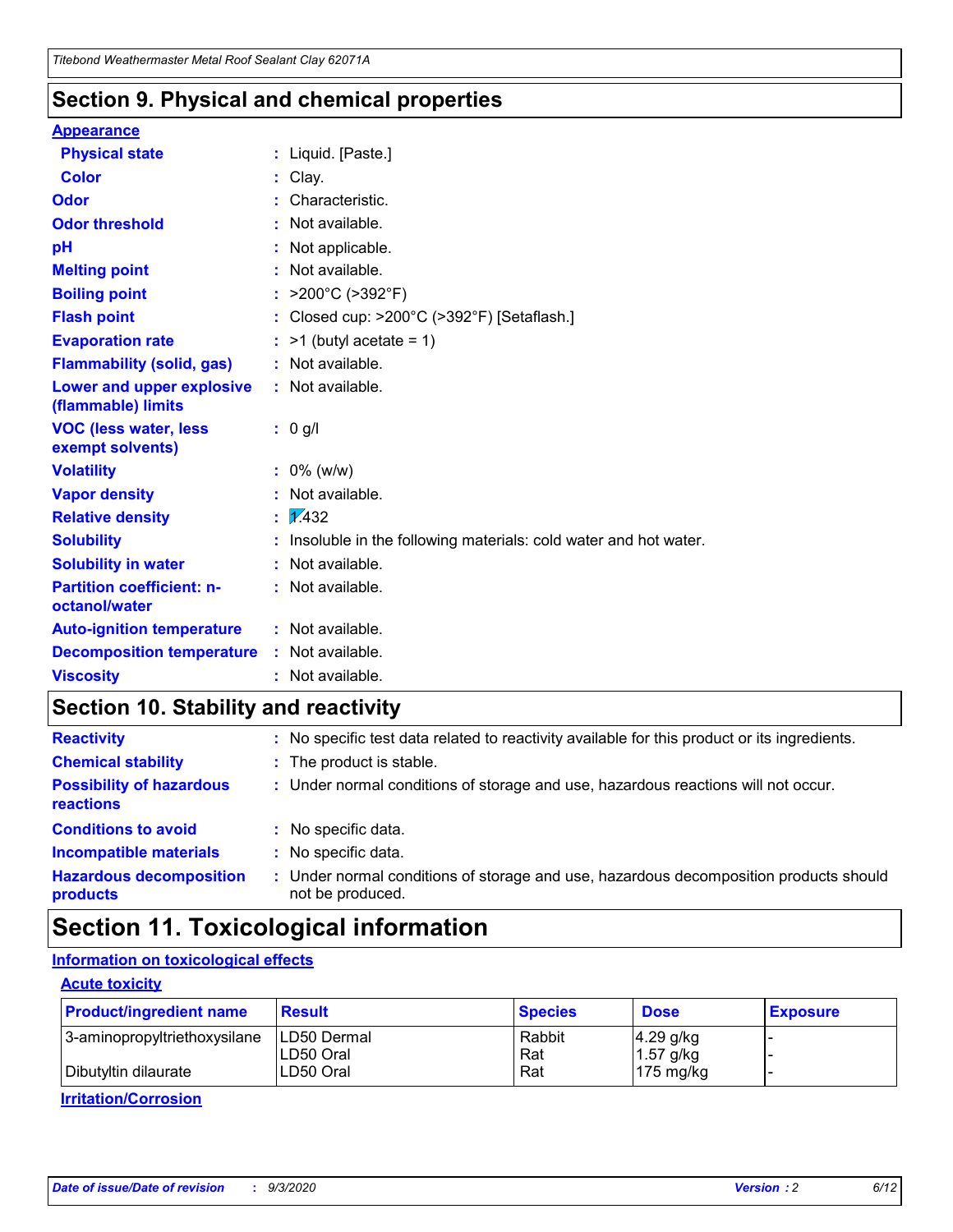# **Section 11. Toxicological information**

| <b>Product/ingredient name</b> | <b>Result</b>                 | <b>Species</b> | <b>Score</b> | <b>Exposure</b>    | <b>Observation</b> |
|--------------------------------|-------------------------------|----------------|--------------|--------------------|--------------------|
| 3-aminopropyltriethoxysilane   | Eyes - Mild irritant          | Rabbit         |              | $100 \text{ mg}$   |                    |
|                                | Eyes - Severe irritant        | Rabbit         |              | 24 hours 750       |                    |
|                                |                               |                |              | ug                 |                    |
|                                | <b>Skin - Severe irritant</b> | Rabbit         |              | 24 hours 5         | -                  |
| Dibutyltin dilaurate           | Eyes - Moderate irritant      | Rabbit         |              | mq<br>24 hours 100 |                    |
|                                |                               |                |              | mg                 |                    |
|                                | Skin - Severe irritant        | Rabbit         |              | 500 mg             |                    |

#### **Sensitization**

Not available.

#### **Mutagenicity**

Not available.

#### **Carcinogenicity**

Not available.

#### **Reproductive toxicity**

Not available.

#### **Teratogenicity**

Not available.

#### **Specific target organ toxicity (single exposure)**

Not available.

#### **Specific target organ toxicity (repeated exposure)**

| <b>Name</b>                                                                         |                                                                            | <b>Category</b>                                     | <b>Route of</b><br>exposure | <b>Target organs</b> |  |  |
|-------------------------------------------------------------------------------------|----------------------------------------------------------------------------|-----------------------------------------------------|-----------------------------|----------------------|--|--|
| Dibutyltin dilaurate                                                                |                                                                            | Category 1                                          | -                           | respiratory system   |  |  |
| <b>Aspiration hazard</b><br>Not available.                                          |                                                                            |                                                     |                             |                      |  |  |
| <b>Information on the likely</b><br>routes of exposure                              | : Not available.                                                           |                                                     |                             |                      |  |  |
| <b>Potential acute health effects</b>                                               |                                                                            |                                                     |                             |                      |  |  |
| <b>Eye contact</b>                                                                  | : May cause eye irritation.                                                |                                                     |                             |                      |  |  |
| <b>Inhalation</b>                                                                   |                                                                            | : No known significant effects or critical hazards. |                             |                      |  |  |
| <b>Skin contact</b>                                                                 |                                                                            | : May cause skin irritation.                        |                             |                      |  |  |
| <b>Ingestion</b>                                                                    |                                                                            | : No known significant effects or critical hazards. |                             |                      |  |  |
| <b>Symptoms related to the physical, chemical and toxicological characteristics</b> |                                                                            |                                                     |                             |                      |  |  |
| <b>Eye contact</b>                                                                  | irritation<br>watering<br>redness                                          | : Adverse symptoms may include the following:       |                             |                      |  |  |
| <b>Inhalation</b>                                                                   | reduced fetal weight<br>increase in fetal deaths<br>skeletal malformations | : Adverse symptoms may include the following:       |                             |                      |  |  |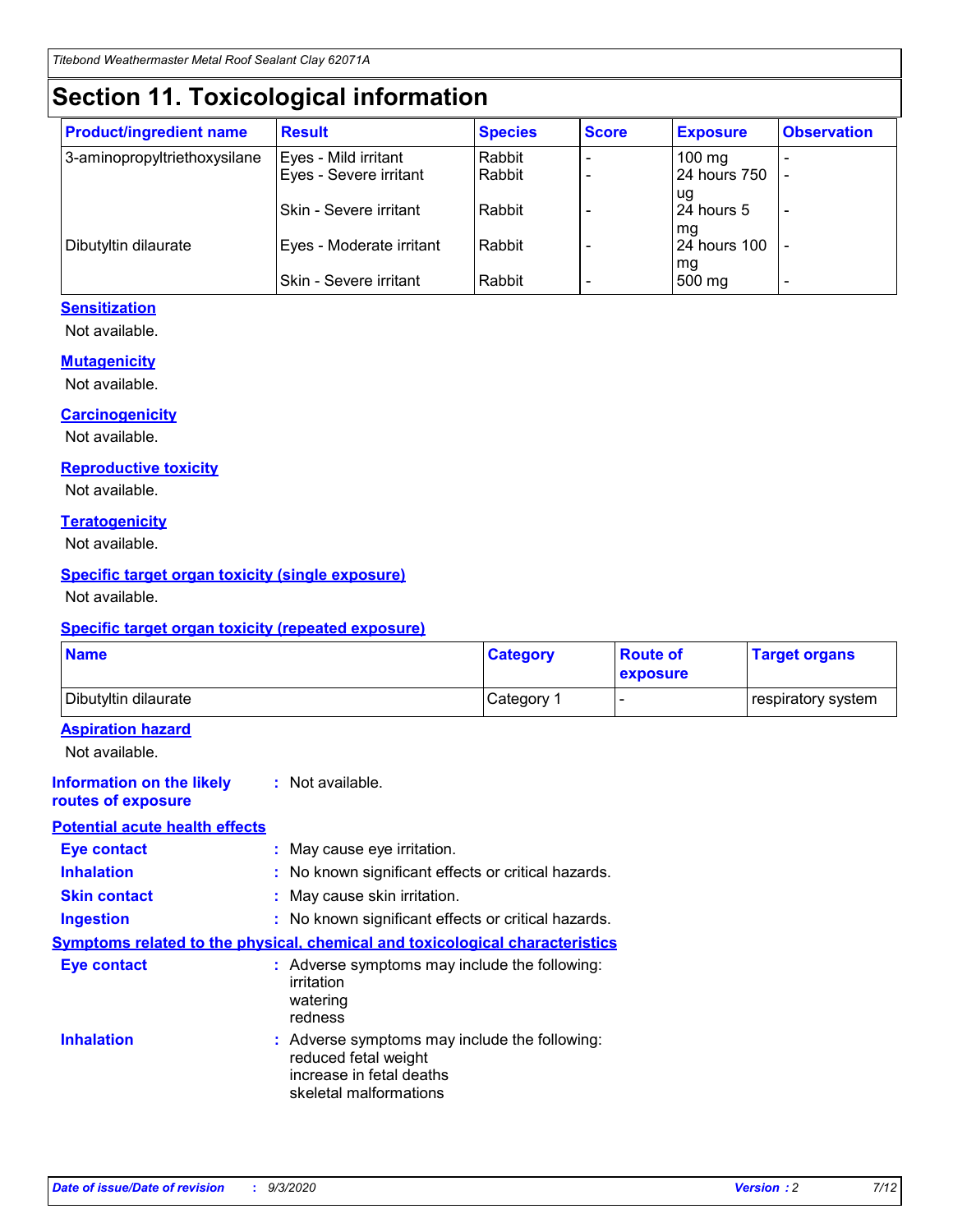*Titebond Weathermaster Metal Roof Sealant Clay 62071A*

# **Section 11. Toxicological information**

| <b>Skin contact</b>                     | irritation<br>redness<br>reduced fetal weight<br>increase in fetal deaths<br>skeletal malformations                         | : Adverse symptoms may include the following:                                            |  |  |  |
|-----------------------------------------|-----------------------------------------------------------------------------------------------------------------------------|------------------------------------------------------------------------------------------|--|--|--|
| <b>Ingestion</b>                        | : Adverse symptoms may include the following:<br>reduced fetal weight<br>increase in fetal deaths<br>skeletal malformations |                                                                                          |  |  |  |
|                                         |                                                                                                                             | Delayed and immediate effects and also chronic effects from short and long term exposure |  |  |  |
| <b>Short term exposure</b>              |                                                                                                                             |                                                                                          |  |  |  |
| <b>Potential immediate</b><br>effects   | : Not available.                                                                                                            |                                                                                          |  |  |  |
| <b>Potential delayed effects</b>        | : Not available.                                                                                                            |                                                                                          |  |  |  |
| <b>Long term exposure</b>               |                                                                                                                             |                                                                                          |  |  |  |
| <b>Potential immediate</b><br>effects   | : Not available.                                                                                                            |                                                                                          |  |  |  |
| <b>Potential delayed effects</b>        | : Not available.                                                                                                            |                                                                                          |  |  |  |
| <b>Potential chronic health effects</b> |                                                                                                                             |                                                                                          |  |  |  |
| Not available.                          |                                                                                                                             |                                                                                          |  |  |  |
| <b>General</b>                          | very low levels.                                                                                                            | : Once sensitized, a severe allergic reaction may occur when subsequently exposed to     |  |  |  |
| <b>Carcinogenicity</b>                  |                                                                                                                             | : No known significant effects or critical hazards.                                      |  |  |  |
| <b>Mutagenicity</b>                     |                                                                                                                             | No known significant effects or critical hazards.                                        |  |  |  |
| <b>Teratogenicity</b>                   |                                                                                                                             | May damage the unborn child.                                                             |  |  |  |
| <b>Developmental effects</b>            |                                                                                                                             | : No known significant effects or critical hazards.                                      |  |  |  |
| <b>Fertility effects</b>                | May damage fertility.                                                                                                       |                                                                                          |  |  |  |
| <b>Numerical measures of toxicity</b>   |                                                                                                                             |                                                                                          |  |  |  |
| <b>Acute toxicity estimates</b>         |                                                                                                                             |                                                                                          |  |  |  |
| Not available.                          |                                                                                                                             |                                                                                          |  |  |  |

# **Section 12. Ecological information**

#### **Toxicity**

| <b>Product/ingredient name</b>                                              | <b>Result</b> | <b>Species</b>               | <b>Exposure</b>       |
|-----------------------------------------------------------------------------|---------------|------------------------------|-----------------------|
| Dibutyltin dilaurate<br>$ IC50>3$ mg/l<br>Chronic EC10 > 2 mg/l Fresh water |               | Algae<br>Algae - Desmodesmus | 72 hours<br>196 hours |
|                                                                             |               | subspicatus                  |                       |

#### **Persistence and degradability**

| <b>Product/ingredient name</b> | <b>Test</b>                                                                    | <b>Result</b>  |  | <b>Dose</b>       | <b>Inoculum</b>         |
|--------------------------------|--------------------------------------------------------------------------------|----------------|--|-------------------|-------------------------|
| Dibutyltin dilaurate           | OECD 301F<br>Ready<br>Biodegradability -<br>Manometric<br>Respirometry<br>Test | 23 % - 28 days |  |                   |                         |
| <b>Product/ingredient name</b> | <b>Aquatic half-life</b>                                                       |                |  | <b>Photolysis</b> | <b>Biodegradability</b> |
| Dibutyltin dilaurate           |                                                                                |                |  |                   | <b>Inherent</b>         |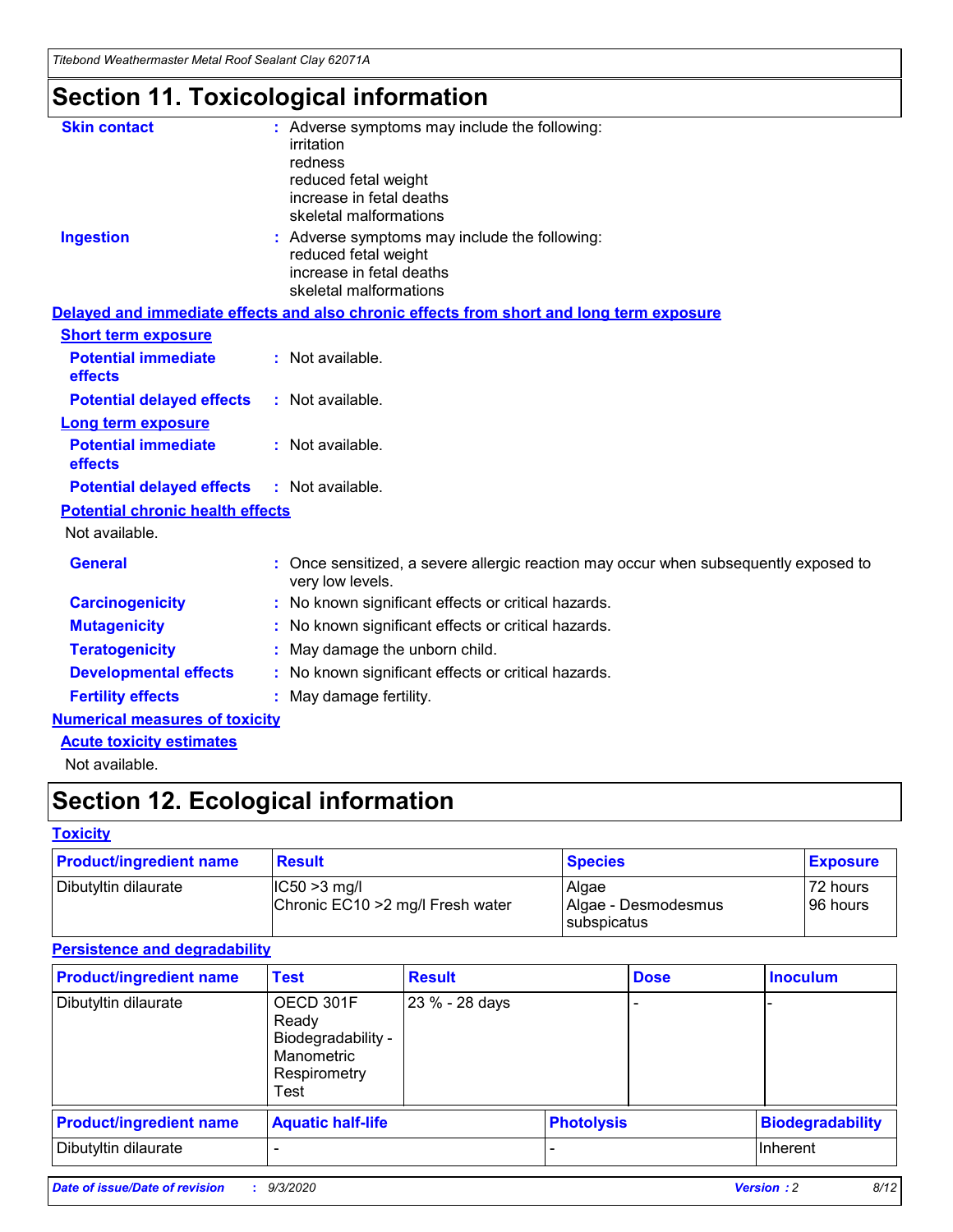# **Section 12. Ecological information**

#### **Bioaccumulative potential**

| <b>Product/ingredient name</b> | $LoaPow$ | <b>BCF</b> | <b>Potential</b> |
|--------------------------------|----------|------------|------------------|
| 3-aminopropyltriethoxysilane   | 1.7      | 3.4        | low              |
| Dibutyltin dilaurate           | 4.44     | 2.91       | low              |

#### **Mobility in soil**

| <b>Soil/water partition</b> | : Not available. |
|-----------------------------|------------------|
| <b>coefficient (Koc)</b>    |                  |

#### **Other adverse effects** : No known significant effects or critical hazards.

### **Section 13. Disposal considerations**

**Disposal methods :**

The generation of waste should be avoided or minimized wherever possible. Disposal of this product, solutions and any by-products should at all times comply with the requirements of environmental protection and waste disposal legislation and any regional local authority requirements. Dispose of surplus and non-recyclable products via a licensed waste disposal contractor. Waste should not be disposed of untreated to the sewer unless fully compliant with the requirements of all authorities with jurisdiction. Waste packaging should be recycled. Incineration or landfill should only be considered when recycling is not feasible. This material and its container must be disposed of in a safe way. Care should be taken when handling emptied containers that have not been cleaned or rinsed out. Empty containers or liners may retain some product residues. Avoid dispersal of spilled material and runoff and contact with soil, waterways, drains and sewers.

### **Section 14. Transport information**

|                                      | <b>DOT</b><br><b>Classification</b> | <b>TDG</b><br><b>Classification</b> | <b>Mexico</b><br><b>Classification</b> | <b>ADR/RID</b>           | <b>IMDG</b>              | <b>IATA</b>    |
|--------------------------------------|-------------------------------------|-------------------------------------|----------------------------------------|--------------------------|--------------------------|----------------|
| <b>UN number</b>                     | Not regulated.                      | Not regulated.                      | Not regulated.                         | Not regulated.           | Not regulated.           | Not regulated. |
| <b>UN proper</b><br>shipping name    |                                     |                                     |                                        |                          |                          |                |
| <b>Transport</b><br>hazard class(es) |                                     | $\overline{\phantom{0}}$            | $\qquad \qquad \blacksquare$           | $\overline{\phantom{0}}$ | $\overline{\phantom{0}}$ |                |
| <b>Packing group</b>                 |                                     |                                     |                                        |                          |                          |                |
| <b>Environmental</b><br>hazards      | No.                                 | No.                                 | No.                                    | No.                      | No.                      | No.            |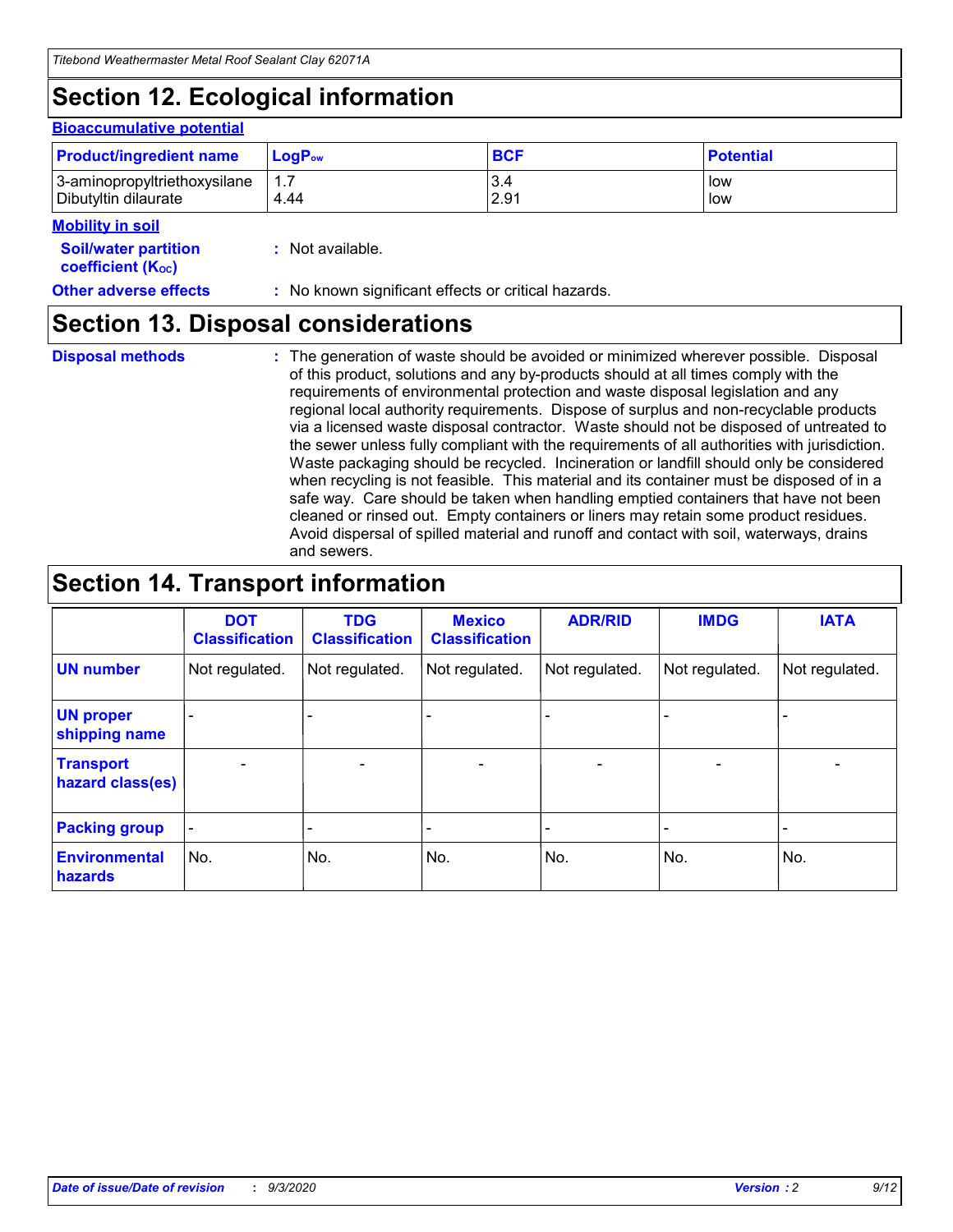### **Section 15. Regulatory information**

#### **U.S. Federal regulations**

#### **SARA 302/304**

#### **Composition/information on ingredients**

No products were found.

| SARA 304 RQ | Not applicable. |
|-------------|-----------------|
|             |                 |

#### **SARA 311/312**

#### **Classification :** EYE IRRITATION - Category 2B SKIN SENSITIZATION - Category 1 TOXIC TO REPRODUCTION - Category 1B HNOC - Product generates methanol during cure.

#### **Composition/information on ingredients**

| <b>Name</b>                  | $\frac{9}{6}$ | <b>Classification</b>                                                                                                                                                                                                                                                                                      |
|------------------------------|---------------|------------------------------------------------------------------------------------------------------------------------------------------------------------------------------------------------------------------------------------------------------------------------------------------------------------|
| 3-aminopropyltriethoxysilane | $\leq$ 3      | <b>FLAMMABLE LIQUIDS - Category 4</b><br><b>ACUTE TOXICITY (oral) - Category 4</b><br><b>SKIN IRRITATION - Category 2</b><br>EYE IRRITATION - Category 2A                                                                                                                                                  |
| Dibutyltin dilaurate         | ≤0.3          | <b>ACUTE TOXICITY (oral) - Category 3</b><br>SKIN CORROSION - Category 1C<br>SERIOUS EYE DAMAGE - Category 1<br>SKIN SENSITIZATION - Category 1<br><b>GERM CELL MUTAGENICITY - Category 2</b><br>TOXIC TO REPRODUCTION - Category 1B<br>SPECIFIC TARGET ORGAN TOXICITY (REPEATED<br>EXPOSURE) - Category 1 |

#### **State regulations**

**Massachusetts :**

: None of the components are listed.

**New York :** None of the components are listed.

**New Jersey :** None of the components are listed.

**Pennsylvania :** None of the components are listed.

#### **California Prop. 65**

WARNING: This product can expose you to methanol, which is known to the State of California to cause birth defects or other reproductive harm. For more information go to www.P65Warnings.ca.gov.

| Ingredient name | No significant risk Maximum<br>level | acceptable dosage<br><b>level</b> |
|-----------------|--------------------------------------|-----------------------------------|
| I methanol      |                                      | Yes.                              |

#### **International regulations**

**Chemical Weapon Convention List Schedules I, II & III Chemicals** Not listed.

#### **Montreal Protocol**

Not listed.

**Stockholm Convention on Persistent Organic Pollutants**

Not listed.

#### **UNECE Aarhus Protocol on POPs and Heavy Metals** Not listed.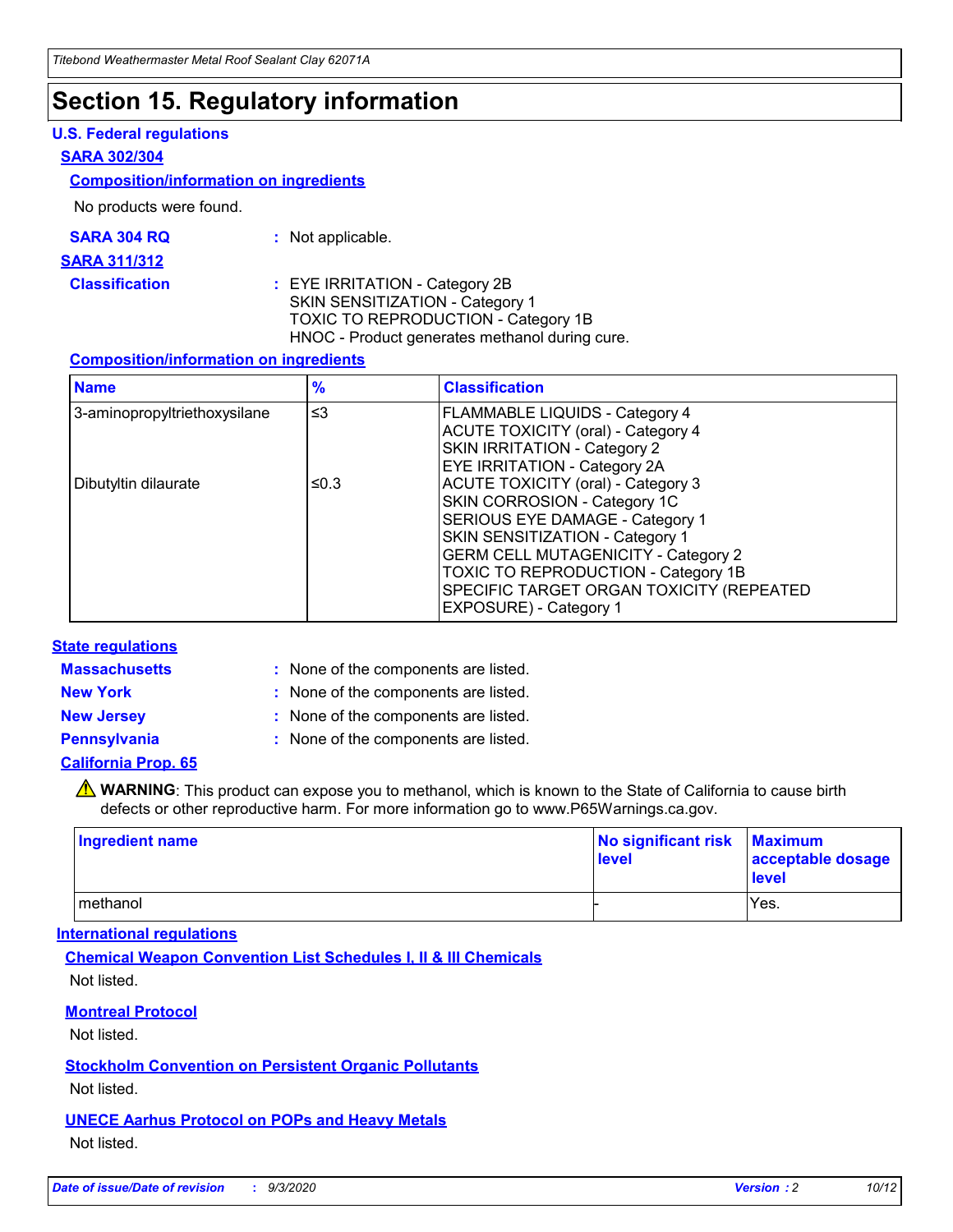### **Section 15. Regulatory information**

#### **Inventory list**

- 
- **China :** Not determined.

**United States TSCA 8(b) inventory**

**:** All components are active or exempted.

# **Section 16. Other information**





**Caution: HMIS® ratings are based on a 0-4 rating scale, with 0 representing minimal hazards or risks, and 4 representing significant hazards or risks. Although HMIS® ratings and the associated label are not required on SDSs or products leaving a facility under 29 CFR 1910.1200, the preparer may choose to provide them. HMIS® ratings are to be used with a fully implemented HMIS® program. HMIS® is a registered trademark and service mark of the American Coatings Association, Inc.**

**The customer is responsible for determining the PPE code for this material. For more information on HMIS® Personal Protective Equipment (PPE) codes, consult the HMIS® Implementation Manual.**

**National Fire Protection Association (U.S.A.)**



**Reprinted with permission from NFPA 704-2001, Identification of the Hazards of Materials for Emergency Response Copyright ©1997, National Fire Protection Association, Quincy, MA 02269. This reprinted material is not the complete and official position of the National Fire Protection Association, on the referenced subject which is represented only by the standard in its entirety.**

**Copyright ©2001, National Fire Protection Association, Quincy, MA 02269. This warning system is intended to be interpreted and applied only by properly trained individuals to identify fire, health and reactivity hazards of chemicals. The user is referred to certain limited number of chemicals with recommended classifications in NFPA 49 and NFPA 325, which would be used as a guideline only. Whether the chemicals are classified by NFPA or not, anyone using the 704 systems to classify chemicals does so at their own risk.**

#### **Procedure used to derive the classification**

| <b>Classification</b>                                                                                         | <b>Justification</b>                                  |
|---------------------------------------------------------------------------------------------------------------|-------------------------------------------------------|
| <b>EYE IRRITATION - Category 2B</b><br>SKIN SENSITIZATION - Category 1<br>TOXIC TO REPRODUCTION - Category 1B | Expert judgment<br>Expert judgment<br>Expert judgment |
| <b>History</b>                                                                                                |                                                       |

| .                                 |             |
|-----------------------------------|-------------|
| <b>Date of printing</b>           | : 4/22/2022 |
| Date of issue/Date of<br>revision | : 9/3/2020  |
| Date of previous issue            | : 9/3/2020  |
| <b>Version</b>                    | $\cdot$ 2   |
|                                   |             |